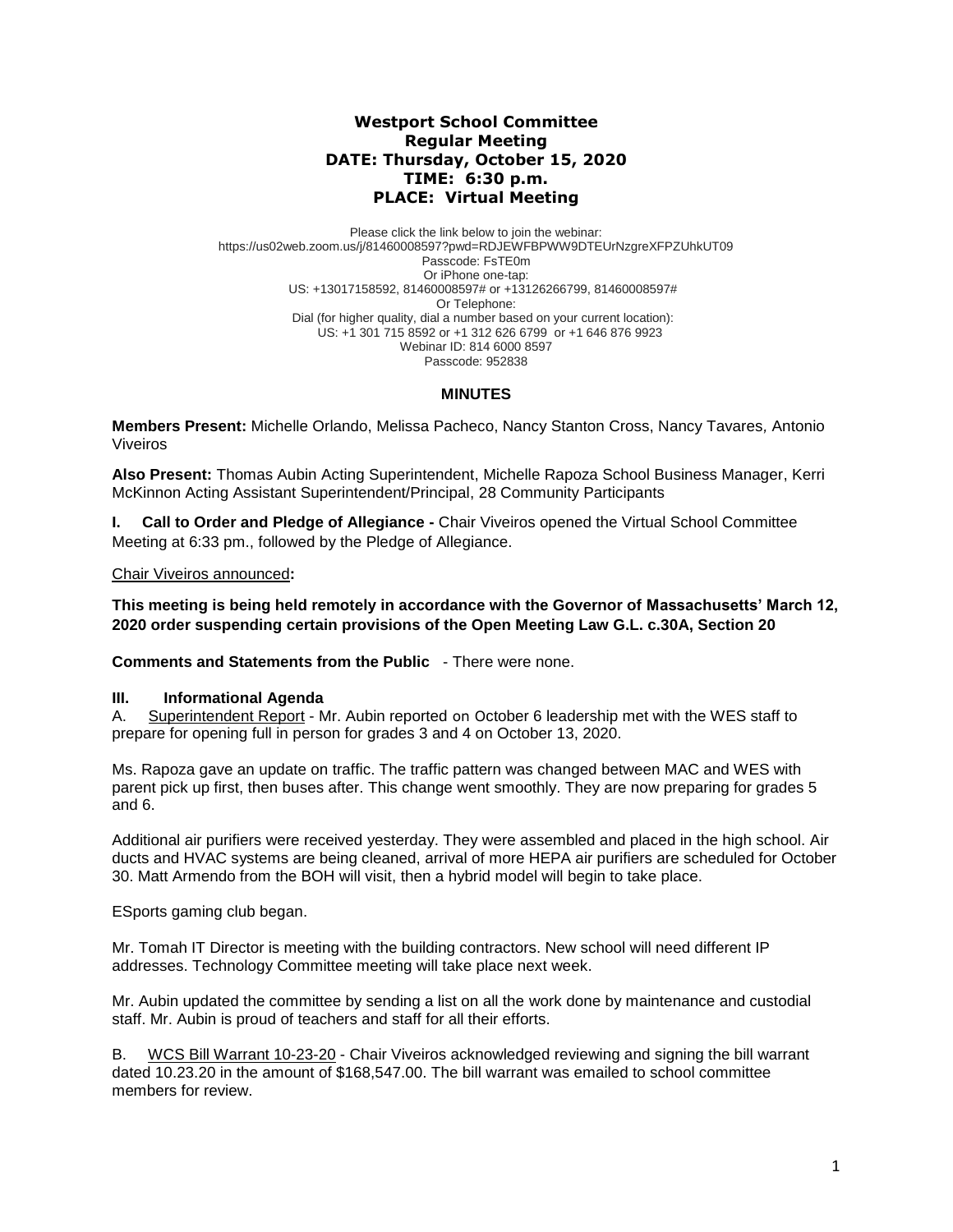C. Subcommittee Updates - Mr. Aubin reported there was a Tuesday construction meeting. Discussion took place about holding a meeting with the abutters for hours of lights, etc. for the tennis courts. Moving of memorials was also mentioned. There will be a high-tech system to provide protections from colds and flu. Meeting for determining keys was postponed.

Mr. Levi donated murals for the foyer and cafeteria. They will gather student ideas to memorialize the murals and will engage community artists like Ms. Buck.

Technology committee will meet next week. Phone systems and get community groups together to sync technologies will be topics for discussion.

Chair Viveiros attended the Town's Building Reuse Committee. A Public Hearing has been posted for the proposed uses of the high school property on October 28, 2020.

Ms. Stanton Cross reported on the Campground Committee. An RFP was submitted and it was agreed the land will be used for school and recreational use. Campground should be transferred to the schools. The School Building Committee would have funds to contribute. Ms. Stanton Cross will set up a meeting tomorrow to have the BOS transfer the land to the school. After this is completed, a Campground Committee will no longer be needed.

# **IV. Action Agenda**

A. Review and Act on Minutes of Thursday, September 10, 2020 Work Session and Thursday, October 1, 2020, Thursday, October 8, 2020 Work Session -

A motion was made to approve the Minutes of Thursday, September 10, 2020 Work Session, Thursday, October 1, 2020, and Thursday, October 8, 2020 Work Session.

|    | Motion by Orlando, seconded by Pacheco                                                                                                                           | 5/0/0 |
|----|------------------------------------------------------------------------------------------------------------------------------------------------------------------|-------|
| В. | Review and Act on the Resignation of Dr. Gary Reese as Superintendent -<br>A motion was made to accept the letter of resignation received from Dr. Gary Reese as |       |
|    | Superintendent effective November 30, 2020.<br>Motion by Stanton Cross, seconded by Pacheco                                                                      | 5/0/0 |
| C. | Review and Act on the Acting Superintendent, Thomas Aubin being appointed to Interim<br>Superintendent -                                                         |       |
|    | A motion was made to appoint Thomas Aubin Interim Superintendent effective December 1, 2020.                                                                     |       |
|    | Motion by Stanton Cross, seconded by Tavares                                                                                                                     | 5/0/0 |
| D. | Review and Act on the Acting Assistant Superintendent/Principal, Kerri McKinnon being appointed<br>to Interim Assistant Superintendent/Principal -               |       |

 A motion was made to appoint Kerri McKinnon Interim Assistant Superintendent/Principal effective December 1, 2020.

Motion by Stanton Cross, seconded by Tavares 6/0/0

E. Review and Act on Retirement for Mike Duarte, Head of Maintenance and Facilities -

Mr. Aubin is recommending a stipend for Mr. Duarte who has provided almost 4 decades of service. Mr. Duarte will stay until April 2021. The position will be posted.

 A motion was made to approve the recommendation by Mr. Aubin to provide a stipend for Mike Duarte, Head of Maintenance and Facilities.

Motion by Stanton Cross, seconded by Orlando 5/0/0